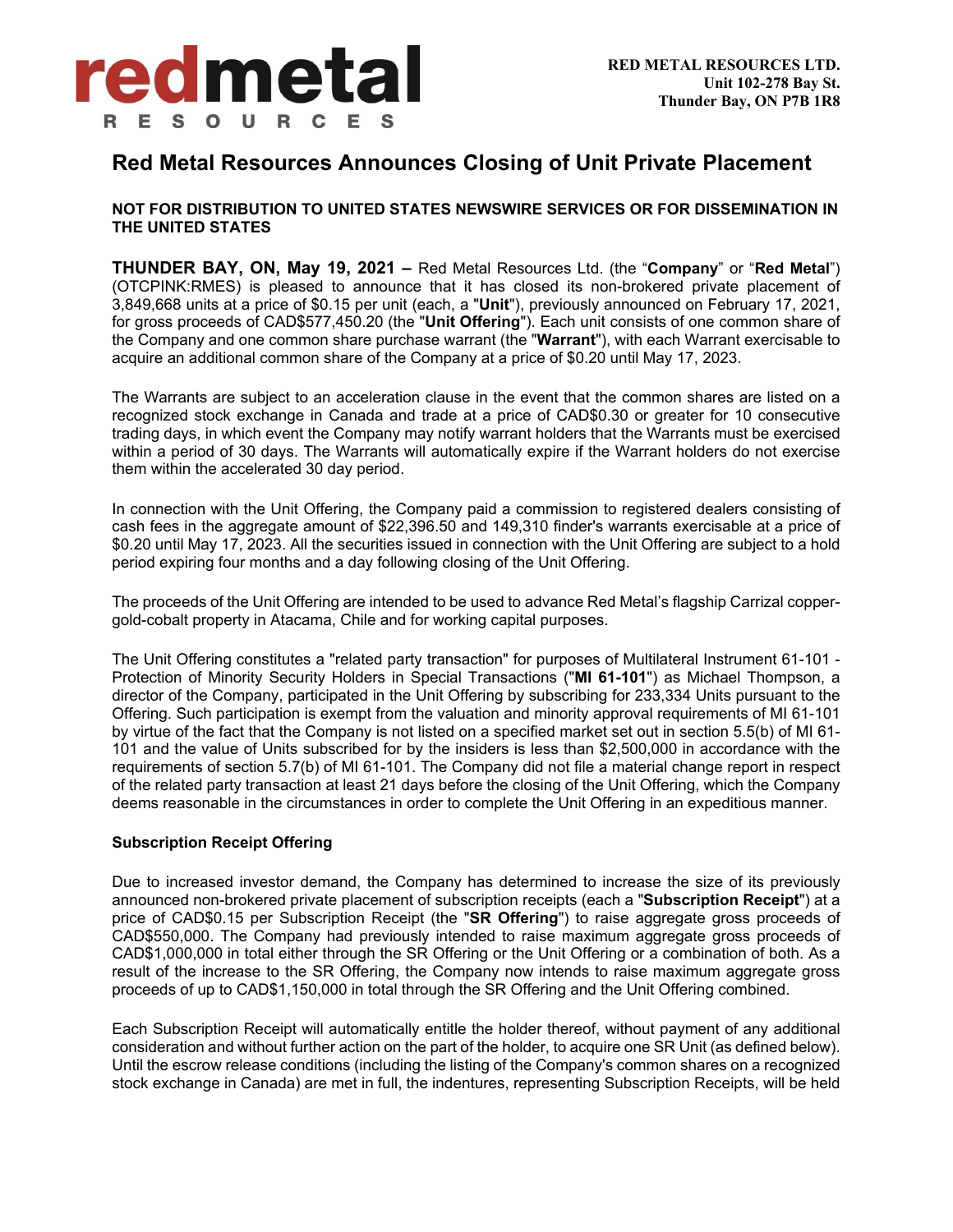

in trust by an escrow agent appointed by the Company. No Subscription Receipts may be exercised by the holders thereof until all escrow release conditions are met in full.

Each SR Unit will consist of one common share of the Company and one common share purchase warrant (each a "**SR Warrant**"). Each SR Warrant will entitle the holder thereof to purchase an additional common share of the Company at a price of CAD\$0.30 per common share, if exercised during the first year following the closing date of the SR Offering, and at a price of CAD\$0.60, if exercised during the second year following the closing date of the SR Offering. Pursuant to the terms of the SR Offering, in the event that the Company does not meet the escrow release conditions by September 30, 2021 (or such later date as may be agreed to by the Company), the escrow agent shall return to the holders of the Subscription Receipts an amount equal to the aggregate purchase price paid for the Subscription Receipts held by each holder, and each Subscription Receipt shall be cancelled and be of no further force or effect.

The proceeds of the SR Offering are intended to be used to advance Red Metal's flagship Carrizal coppergold-cobalt property in Atacama, Chile and for working capital purposes.

### **The securities referred to herein will not be or have not been registered under the United States Securities Act of 1933, as amended, and may not be offered or sold in the United States absent registration or an applicable exemption from registration requirements.**

#### **About Red Metal Resources Ltd.**

Red Metal Resources is a mineral exploration company focused on aggressive growth through acquiring, exploring and developing copper-cobalt-gold assets in Chile. The Company's projects are located in the prolific Candelaria iron oxide copper-gold (IOCG) belt of Chile's coastal Cordillera. Red Metal is quoted on the OTC Link alternative trading system on the OTC Pink marketplace under the symbol RMES. For more information, visit www.redmetalresources.com.

Contact: Red Metal Resources Ltd. Caitlin Jeffs, P.Geo, CEO 807.345.7384 www.redmetalresources.com

#### *Cautionary Note Concerning Forward-Looking Information*

*This press release contains forward-looking information. All statements, other than statements of historical*  fact, that address activities, events or developments that the Company believes, expects or anticipates will *or may occur in the future (including, without limitation, statements regarding the completion and size of the proposed SR Offering, the use of proceeds of the Unit Offering and SR Offering, mineral resource estimates, drill targets, exploration results, future drilling and other future exploration, potential gold discoveries and future development) are forward-looking information. This forward-looking information reflects the current expectations or beliefs of the Company based on information currently available to the Company. Forward-looking information is subject to a number of risks and uncertainties that may cause the actual results of the Company to differ materially from those discussed in the forward-looking information, and even if such actual results are realized or substantially realized, there can be no assurance that they will have the expected consequences to, or effects on the Company. Factors that could cause actual results or events to differ materially from current expectations include, among other things, the possibility that planned drilling programs will be delayed, uncertainties relating to the availability and costs of financing needed in the future, activities of the Company may be adversely impacted by the continued spread of the recent widespread outbreak of respiratory illness caused by a novel strain of the coronavirus ("COVID-19"),*  including the ability of the Company to secure additional financing, risks related to the exploration stage of *the Company's properties, the possibility that future exploration (including drilling) or development results*